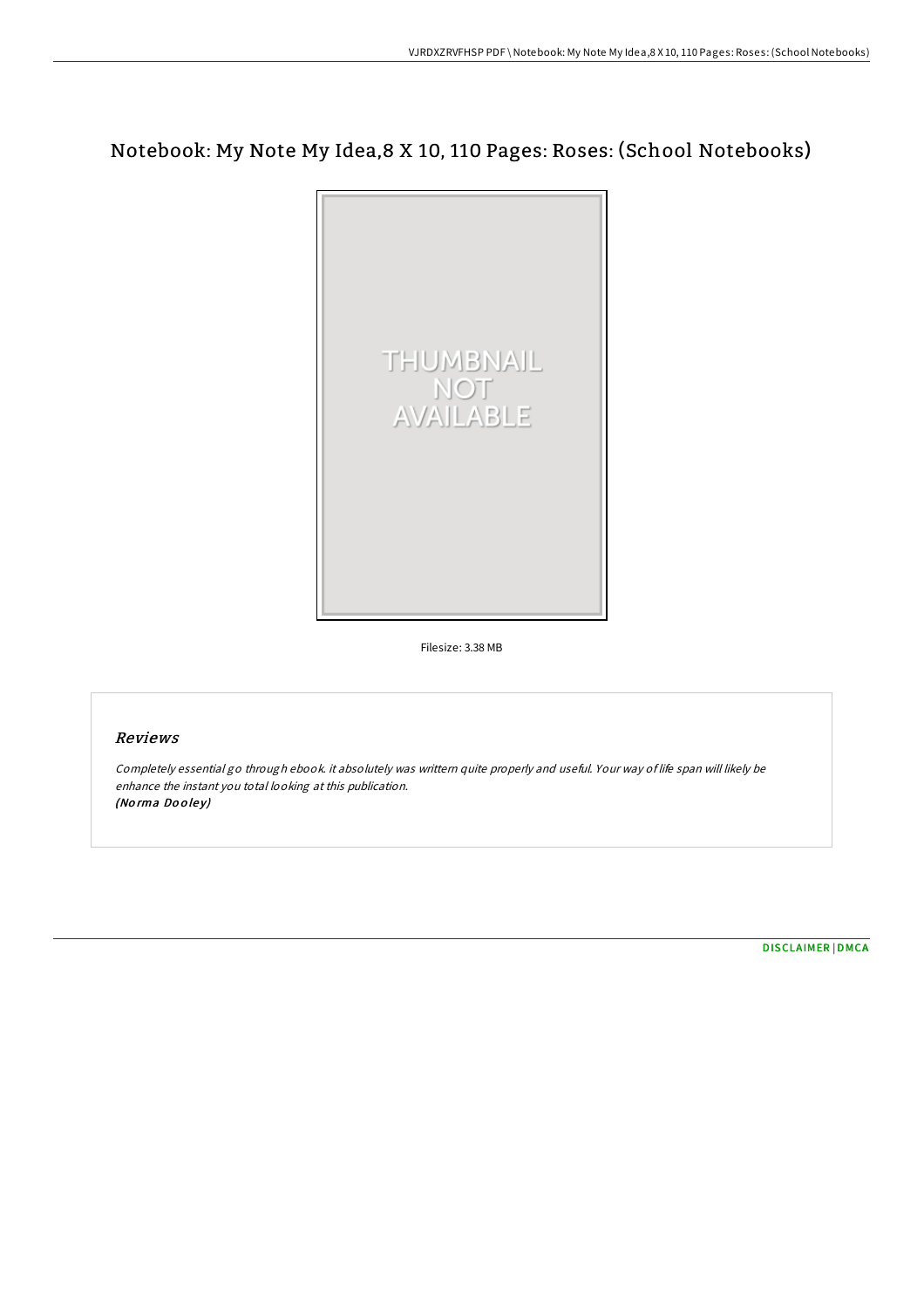## NOTEBOOK: MY NOTE MY IDEA,8 X 10, 110 PAGES: ROSES: (SCHOOL NOTEBOOKS)



Createspace Independent Publishing Platform, 2017. PAP. Condition: New. New Book. Delivered from our UK warehouse in 4 to 14 business days. THIS BOOK IS PRINTED ON DEMAND. Established seller since 2000.

 $\Box$  Read Notebook: My Note My Idea, 8 X 10, 110 Pages: Roses: (School Notebooks) [Online](http://almighty24.tech/notebook-my-note-my-idea-8-x-10-110-pages-roses-.html)  $\blacksquare$ Download PDF Notebook: My Note My Idea, 8 X 10, 110 Pages: Roses: [\(Scho](http://almighty24.tech/notebook-my-note-my-idea-8-x-10-110-pages-roses-.html)ol Notebooks)